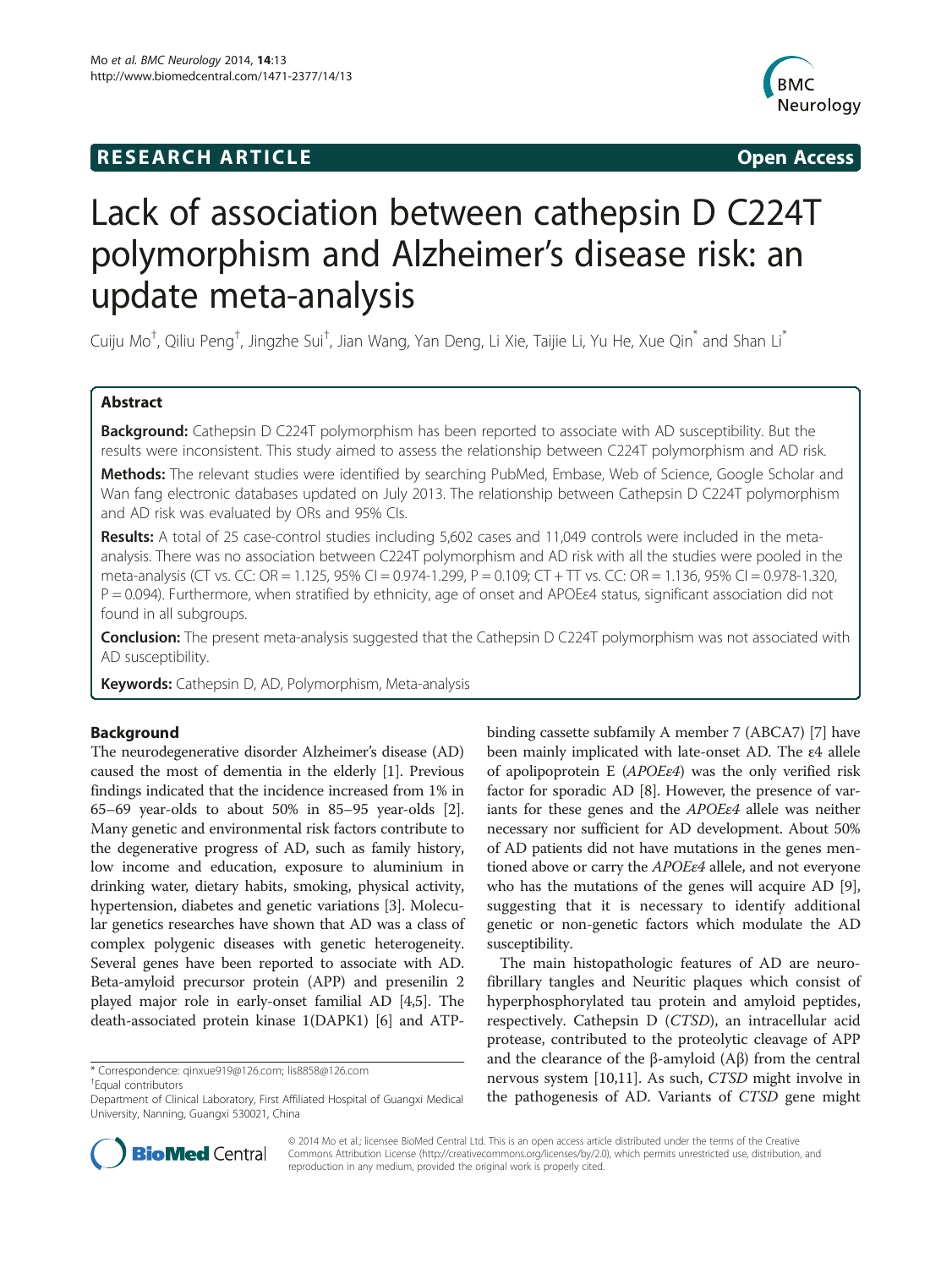impede the functions of proteolytic degradation, thus increasing the risk of AD. A CTSD C224T polymorphism (C-to-T) in exon 2 can bring about amino acid change (Ala38-to-Val), increase pro-CTSD secretion and alter intracellular maturation [\[12\]](#page-7-0). It has been proved that this polymorphism was significantly associated with the general intelligence of healthy elderly [[13](#page-7-0)].

Recently, numerous studies have focused on the correlation between the CTSD C224T polymorphism and AD risk [[14-36](#page-7-0)]. Unfortunately, the results of these studies were contradictory. Five previous studies reported that the  $T$  allele of the CTSD-C/T polymorphism was a high-risk factor for developing AD [[14](#page-7-0)-[18\]](#page-7-0); however, other relevant studies yielded contradictory results [\[19-36](#page-7-0)]. Furthermore, the results of previous meta-analysis which research the association between the CTSD polymorphism and AD risk were contradictory as well. Bertram et al. [[37](#page-7-0)] and Ntais et al. [[38\]](#page-7-0) did not find any significant association, whereas Schuur [\[18](#page-7-0)] reported that T allele increased the risk of AD in Caucasians. Possible reasons for these contradictory results include the small sample size of the Ntais study; the absence of an Asian population in the Schuur study; and the fact that the Bertram study only compared alleles T and C. Considering that those factors could contribute to bias in the final result, we updated the present meta-analysis which included a larger sample size to provide a more reliable correlation between CTSD C224T and AD.

## Methods

## Search strategy

The relevant studies were identified by searching PubMed, Embase, Web of Science, Google Scholar and Wan fang electronic databases in July 2013 for all the articles regarding the correlation between CTSD C224T polymorphism and AD risk. The key words of search strategy as follow: "Alzheimer's disease or AD", "CTSD or cathepsin D", and "polymorphism, mutation or variant". References listed in reviews and retrieved articles were also screened. There were no language or country restrictions. When multiple articles researched the same cohort, the one with the largest population was included. When a publication reported more than one subpopulation, we regarded every subpopulation as a separate study.

## Selection criteria

The eligible studies were requested to agree with the inclusion criteria: (1) a case–control study; (2) research of the correlation between CTSD C224T polymorphism and AD susceptibility; (3)inclusion of the sample size and distribution of alleles and genotypes; (4) AD diagnosed according to the criteria of the National Institute of Neurological and Communicative Disorders and Stroke and the Alzheimer's Disease and Related Disorders Association (NINCDS-ADRDA), or the Diagnostic and Statistical Manual of Mental Disorders, Fourth Edition (DSM-IV). Exclusion criteria of our study were followed as: (1) duplicated literature, reviews, or animal studies; (2) genotype frequency and distribution were not included; (3) not enough information for data extraction.

#### Data extraction

Two reviewers (Cuiju Mo and Jingzhe Sui) extracted the information independently. If there was a disagreement, the data was checked again, and a third reviewer (Xue Qin) was invited to check the data. Information collected from each eligible study was included: first author, year of publication, country, ethnicity, genotyping method, AD diagnosis, control sources, sample sizes, age of onset, and genotype distribution in cases and controls.

#### Statistical analysis

All analysis was conducted using Stata version 12.0 software (Stata Corp, College Station, TX). The association was assessed by pooled odds ratio (OR) together with the corresponding 95% confidence interval (CI). Only heterozygote comparison model (TC vs. CC) and the dominant genetic model (TT + TC vs. CC) were analysed. Furthermore, we evaluated the effect in different subgroup stratified by ethnicity (Asian vs. Caucasian) and age of onset. Early-onset AD (EOAD) was defined as age at onset <65 years, and age at onset ≥65 years was considered as late-onset AD (LOAD). To evaluate the interaction of the CTSD with the APOEε4 allele, we compared the dominant genetic model  $(TT + TC \text{ vs. CC})$  between case and control subjects stratified by the APOEε4 allele status. Similarly, the relationship of the APOEε4 allele with AD risk was investigated between the patients carrying the Tallele or not.

The  $x^2$ -test based Q-statistic and  $I^2$  statistic was used to evaluate the heterogeneity among the studies. The DerSimonian–Laird random-effects model was used to assess pooled OR when a significant heterogeneity ( $P<sub>O</sub>$  < 0.1 or  $I^2 \ge 50\%$ ) was observed. Otherwise, the Mantel– Haenszel fixed-effects model was used. The publication bias was detected by funnel plot and Egger's test. An Egger's test P value <0.05 was considered as statistically significant. The genotype distribution of the control population was used to evaluate Hardy–Weinberg Equilibrium (HWE) by a goodness-of-fit Chi-square test.  $P < 0.05$  (twoside) was considered as statistically significant.

## Results

## Eligible studies

Figure [1](#page-2-0) showed the screening process of our study. A total of 345 articles were identified from the database searching and references of review. 31 relevant articles were identified according to inclusion criteria. Then eight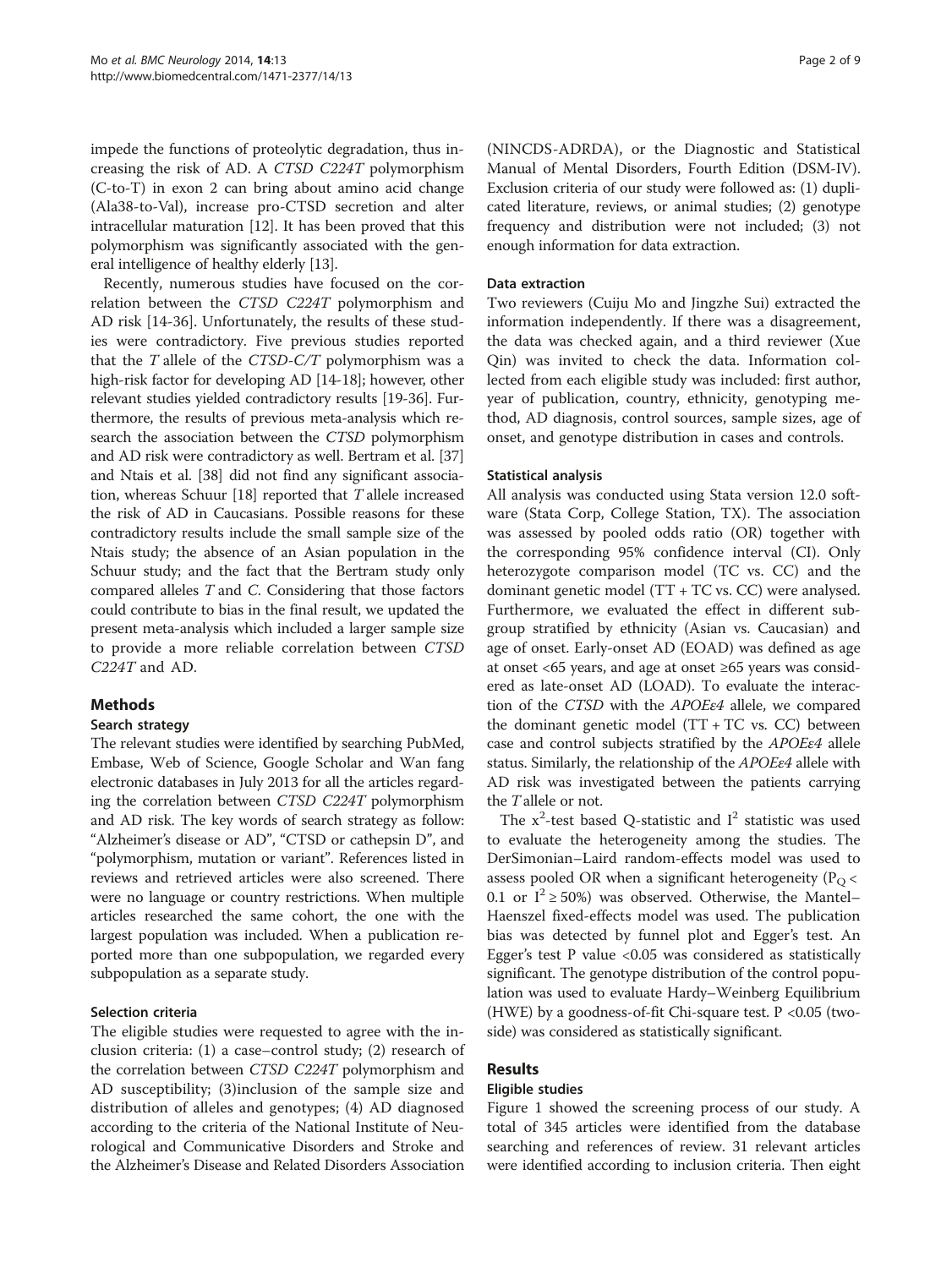<span id="page-2-0"></span>

articles were excluded based on the full texts: one article was a meta-analysis [[38](#page-7-0)], two articles did not provide sufficient data [\[39,40](#page-7-0)], and five articles overlapped with other published studies [\[32,41](#page-7-0)[-44\]](#page-8-0). Finally, 23 articles including 22 English papers and 1 Chinese paper [[19](#page-7-0)] were included in our study. Two out of the including articles reported two subpopulations, and each subpopulation was considered as a separate study. Therefore, 25 case–control studies including 5,602 cases and 11,049 controls were included in the meta-analysis, encompassing 4 Asian and 21 Caucasian samples. All AD patients were diagnosed by NINCDS-ADRDA criteria, DSM-IV criteria, or autopsy confirmation in all eligible studies. The genotype frequencies of the control groups in two case–control studies deviated from the HWE [\[22](#page-7-0),[29\]](#page-7-0). Ten of the eligible studies evaluated the interaction between the CTSD and the APOEε4 allele [\[1](#page-6-0),[14,15,18-21,24,28,29](#page-7-0),[34\]](#page-7-0). Six of the studies included early-onset and late-onset cases [[20,21,28,29](#page-7-0),[33,34\]](#page-7-0). The baseline data of each case–control study were presented in Table [1](#page-3-0).

## Results of meta-analysis

The present finding of this meta-analysis revealed that the C224T polymorphism was not associated with AD risk. The heterogeneities of CT vs. CC and the dominant CT + TT vs. CC models were assessed in the overall population, and the  $P_Q$  values were 0.023 and 0.007, respectively. Thus, random-effects model was chose to analyse the CT vs. CC model (OR =  $1.125$ , 95% CI = 0.974–1.299,  $P = 0.109$ , Table [2](#page-4-0), Figure [2A](#page-4-0)) and the dominant  $CT + TT$  vs.  $CC$  model ( $OR = 1.136$ ,  $95\%$   $CI =$ 0.978–1.320,  $P = 0.094$ , Table [2,](#page-4-0) Figure [2B](#page-4-0)) in the overall population. The control genotypes of two case-control studies [[22,29](#page-7-0)] deviated from the HWE. The summary ORs were slightly elevated in the CT vs. CC (OR = 1.127, 95% CI =  $0.965 - 1.317$ , P = 0.132) and dominant CT + TT vs. CC models (OR = 1.149, 95% CI = 0.978-1.35,  $P = 0.09$ ) without a statistical significance, when we excluded those two studies.

In subgroup analyses stratified by ethnicity, we failed to find any significant associations between the CTSD C224T polymorphism and AD risk in the Asian (CT vs. CC: OR =  $0.971$ ,  $95\%$  CI =  $0.626 - 1.506$ , P =  $0.895$ ; CT + TT vs. CC: OR = 0.954, 95% CI = 0.616-1.477, P = 0.833, Table [2](#page-4-0)) and Caucasian(CT vs. CC: OR =  $1.139$ ,  $95\%$  CI = 0.974-1.331,  $P = 0.102$ ;  $CT + TT$  vs.  $CC$ :  $OR = 1.154$ , 95%  $CI = 0.982 - 1.357$ ,  $P = 0.082$ , Table [2\)](#page-4-0) populations. After excluding two studies [\[22,29](#page-7-0)] which deviated from the HWE, no significant associations were found between the CTSD  $C224T$  polymorphism and AD risk in the Asian ( $CT + TT$ vs. CC: OR = 0.968, 95% CI =0.605-1.548, P = 0.891) and Caucasian(CT + TT vs. CC: OR = 1.165, 95% CI =0.981- 1.383,  $P = 0.081$ ). Similarly, we found non-significant associations in the EOAD (CT vs. CC:  $OR = 0.937$ , 95% CI = 0.706-1.245,  $P = 0.654$ ;  $CT + TT$  vs.  $CC: OR = 0.930$ , 95%  $CI = 0.704 - 1.229$ ,  $P = 0.612$ ) and LOAD (CT vs. CC: OR = 0.935, 95% CI = 0.724-1.207, P = 0.606; CT + TT vs. CC:  $OR = 0.931$ , 95% CI = 0.726-1.195, P = 0.575)subgroups in any of the comparisons (Table [2](#page-4-0)).

In the APOEε4 stratified analyses, the results did not show significant associations between the C224T polymorphism and AD risk in *APOEε4* carriers and noncarriers. However, the pooled OR were higher in APOEε4 carriers (CT + TT vs. CC: OR = 1.267, 95% CI = 0.979-1.641,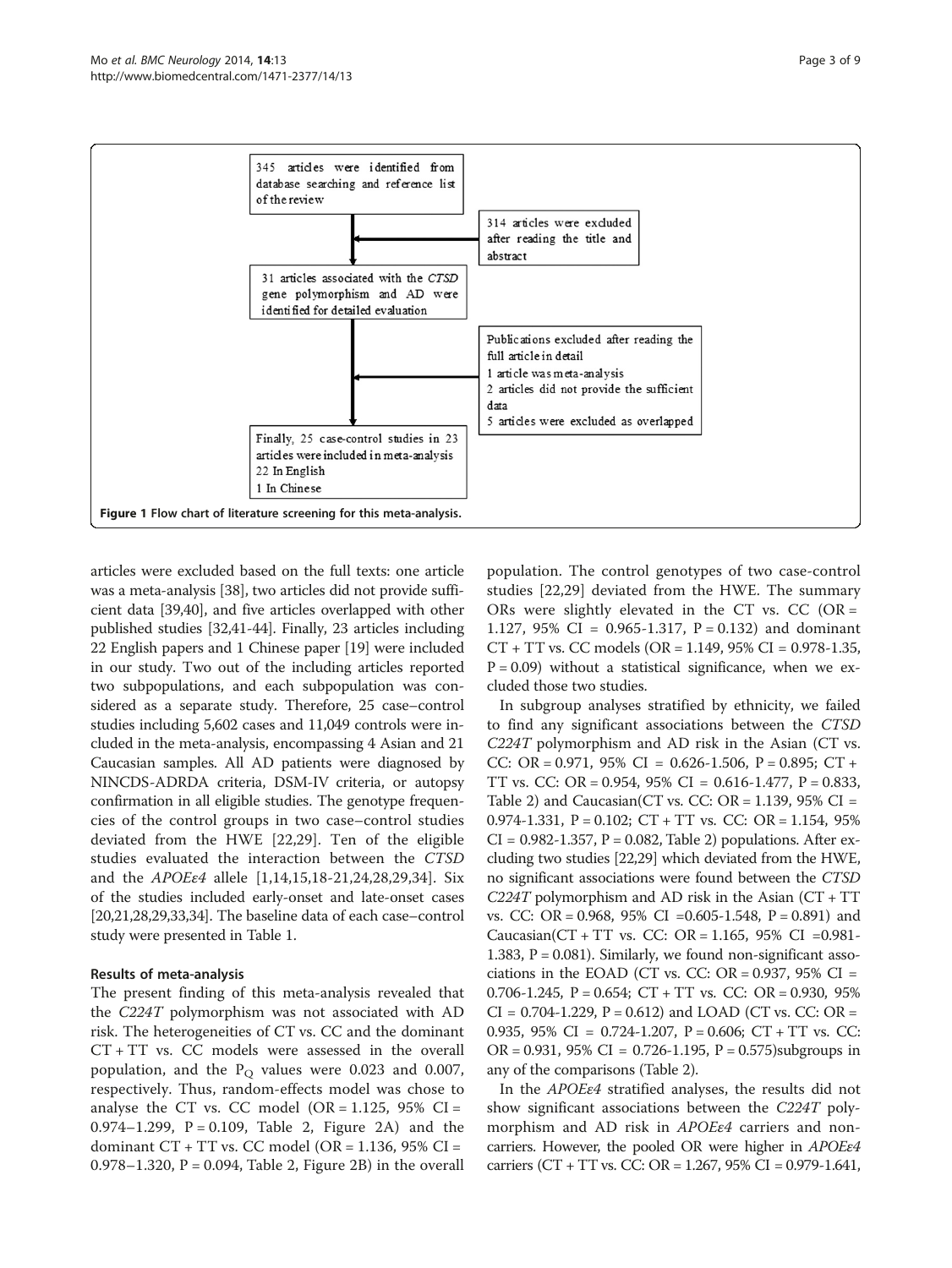<span id="page-3-0"></span>

|  |  |  |  |  |  | Table 1 The baseline data of all including study |  |
|--|--|--|--|--|--|--------------------------------------------------|--|
|--|--|--|--|--|--|--------------------------------------------------|--|

| <b>First author</b> | Year    | Country                        | <b>Ethnicity</b> | Genotyping<br>method | AD diagnostic              | Control<br>sources | <b>HWE</b> | Case<br>(EOAD/LOAD) | Control |
|---------------------|---------|--------------------------------|------------------|----------------------|----------------------------|--------------------|------------|---------------------|---------|
| Sun                 | 2005    | China                          | Asian            | PCR-RFIP             | NINCDS-ADRDA and<br>DSM-IV | PB                 | 0.552      | 165                 | 174     |
| Li                  | 2004    | China                          | Asian            | <b>PCR-RFLP</b>      | NINCDS-ADRDA               | PB                 | 0.484      | 156(42/114)         | 183     |
| Jhoo                | 2005    | Korea                          | Asian            | DASH                 | NINCDS-ADRDA               | PB                 | 0.701      | 107(36/71)          | 216     |
| Matsui              | 2001    | Japan                          | Asian            | PCR-RFLP             | NINCDS-ADRDA               | PB                 | 0.000      | 275                 | 479     |
|                     |         | <b>USA</b>                     | Caucasian        | <b>PCR-RFLP</b>      | autopsy-confirmed          | PB                 | 0.191      | 69                  | 50      |
| Papassotiropoulos   | 1999    | Germany                        | Caucasian        | <b>PCR-RFLP</b>      | NINCDS-ADRDA               | PB                 | 0.21       | 102                 | 351     |
| McIlroy             | 1999    | Ireland                        | Caucasian        | <b>PCR-RFLP</b>      | DSM IV and<br>NINCDS-ADRDA | PB                 | 0.367      | 183                 | 187     |
| Papassotiropoulos   | 2000(b) | Germany                        | Caucasian        | PCR-RFLP             | NINCDS-ADRDA               | HB                 | 0.485      | 127                 | 184     |
| Bhojak              | 2000    | <b>USA</b>                     | Caucasian        | <b>PCR-RFLP</b>      | NINCDS-ADRDA               | <b>HB</b>          | 0.084      | 531                 | 316     |
| Crawford            | 2000    | <b>USA</b>                     | Caucasian        | <b>PCR-RFLP</b>      | NINCDS-ADRDA               | HB                 | 0.319      | 210                 | 120     |
|                     |         | Spain                          | Caucasian        | <b>PCR-RFLP</b>      | NINCDS-ADRDA               | <b>HB</b>          | 0.101      | 79                  | 112     |
| Menzer              | 2001    | Germany,<br>Switzerland, Italy | Caucasian        | <b>PCR-RFLP</b>      | NINCDS-ADRDA               | HB and PB          | 0.988      | 324                 | 302     |
| Bertram             | 2001    | <b>USA</b>                     | Caucasian        | <b>PCR-RFLP</b>      | NINCDS-ADRDA               | HB                 | 0.373      | 200                 | 182     |
| Emahazion           | 2001    | Scotland                       | Caucasian        | <b>DASH</b>          | DSM-IV                     | Not clarified.     | 0.329      | 120                 | 149     |
| Bagnoli             | 2002    | Italy                          | Caucasian        | <b>PCR-RFLP</b>      | DSM-IV                     | PB                 | 0.616      | 197(33/33)          | 126     |
| Mateo               | 2002    | Spain                          | Caucasian        | <b>PCR-RFLP</b>      | NINCDS-ADRDA               | HB                 | 0.008      | 311(126/185)        | 346     |
| Styczynska          | 2003    | Polish                         | Caucasian        | PCR-RFLP             | NINCDS-ADRDA               | HB                 | 0.637      | 100                 | 100     |
| Ingegni             | 2003    | Italy                          | Caucasian        | <b>PCR-RFLP</b>      | NINCDS-ADRDA               | HB                 | 0.914      | 142                 | 120     |
| Beryer              | 2005    | Spain                          | Caucasian        | <b>PCR-RFLP</b>      | DSM-IV and<br>NINCDS-ADRDA | Not clarified.     | 0.871      | 205                 | 181     |
| Blomqvist2          | 2006    | Switzerland                    | Caucasian        | <b>DASH</b>          | NINCDS-ADRDA               | HB and PB          | 0.372      | 385                 | 173     |
| Mariani             | 2006    | Italy                          | Caucasian        | <b>PCR-RFLP</b>      | NINCDS-ADRDA               | PB                 | 0.355      | 100                 | 136     |
| Davidson            | 2006    | UK                             | Caucasian        | <b>PCR-RFLP</b>      | NINCDS-ADRDA               | HB                 | 0.168      | 560(317/243)        | 767     |
| Capurso             | 2008    | Italy                          | Caucasian        | PCR-RFLP             | NINCDS-ADRDA               | PB                 | 0.205      | 242(57/185)         | 421     |
| Albayrak            | 2010    | Germany                        | Caucasian        | PCR-RFLP             | NINCDS-ADRDA               | HR                 | 0.143      | 219                 | 215     |
| M. Schuur           | 2011    | Netherland                     | Caucasian        | Taqman assay         | NINCDS-ADRDA               | PB                 | 0.631      | 493                 | 5619    |

PCR-RFLP, Polymerase chain reaction-restriction fragment length polymorphism; DASH, dynamic allele specific hybridization; PB, Population-based; HB, Hospital-based; HWE, hardy-Weinberg equilibrium; EOAD, early-onset AD; LOAD, late-onset AD.

 $P = 0.072$ , Table [3](#page-5-0)) than in non-carriers (CT + TT vs. CC: OR = 1.139, 95% CI = 0.844-1.539, P = 0.395, Table [3\)](#page-5-0). Furthermore, among the T allele carriers, APOEε4 allele increased the risk of AD 4.5-fold (OR = 4.532, 95% CI = 2.755-7.455,  $P = 0.000$ , Table [3\)](#page-5-0) accompanied by heterogeneity ( $P = 0.033$ ). Among the subjects without the T allele,  $APOEe4$  increased the risk of AD 4.2-fold (OR = 4.193, 95% CI =3.096-5.679, P = 0.000, Table [3\)](#page-5-0) with significant between-study heterogeneity  $(P = 0.000)$ . Extensive overlap existed between the two estimates; however, the ORs were greater in the T allele carriers.

## Publication bias

There was no visible publication bias among the studies because of the shape of the Begg's funnel plots revealed symmetry in the CT vs. CC and CT + TT vs. CC

comparative genetic models (Figure [3](#page-5-0)). Statistical evidence of funnel plot symmetry was provided by Egger's test. The results also showed no publication bias in the C224T polymorphism (t = -0.19, P = 0.853 for CT vs. CC; t = -0.34,  $P = 0.736$  for  $CT + TT$  vs.  $CC$ ).

#### **Discussion**

The effects of genetic sequence variants in complex human traits are not readily detectable in population samples. However, meta-analysis that accumulates published data from small single research is a valuable tool in identifying disease genes. The functions of CTSD are to hydrolyse APP protein and clear Aβ from the central nervous system [\[10,11](#page-7-0)]. In AD patients, CTSD was expressed in the core of neuritic plaques [[45](#page-8-0)], and cellular and cerebrospinal levels are elevated [[46\]](#page-8-0). The variants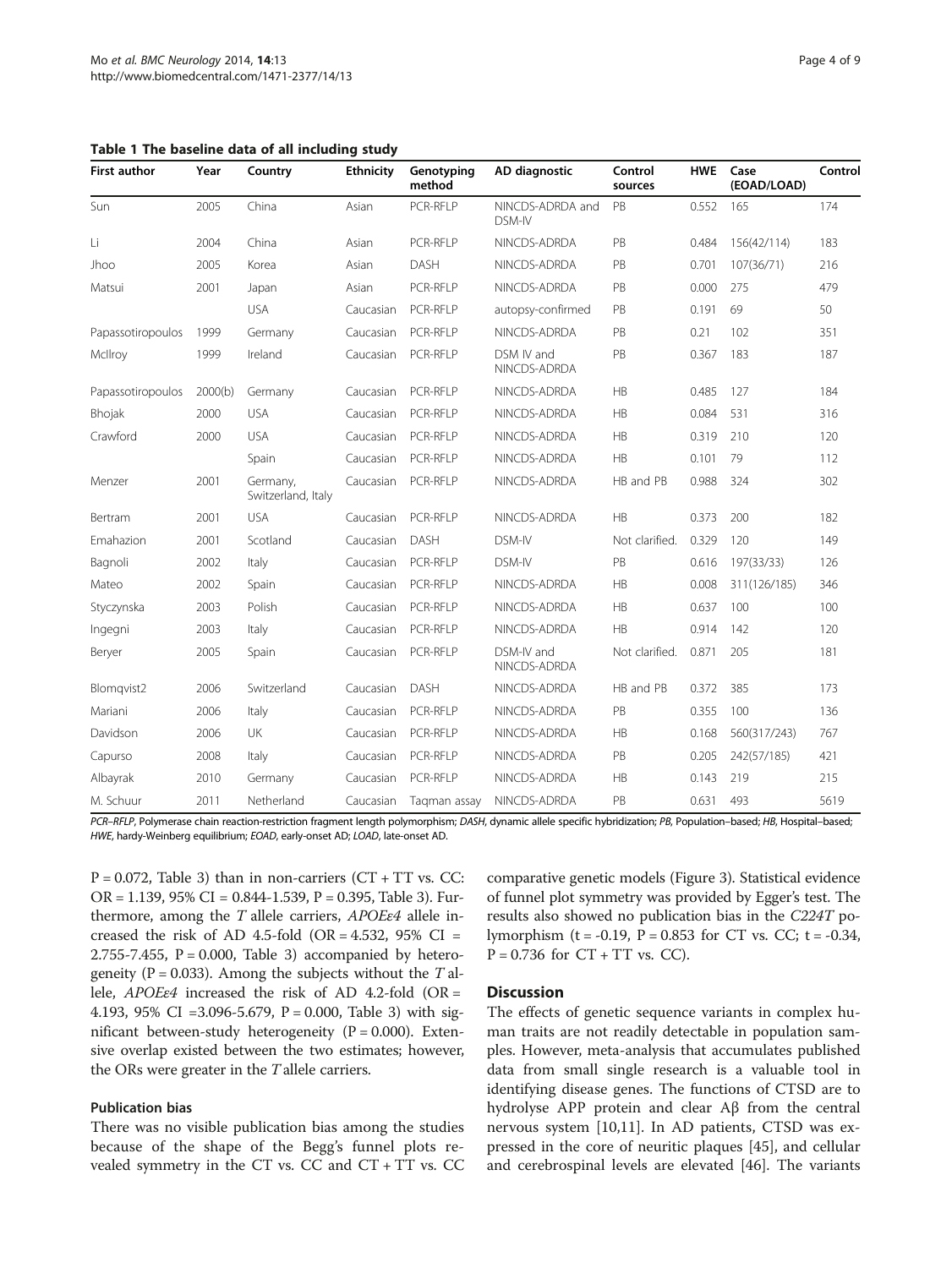| Comparison         | Population | No. of studies |       | <b>Test of association</b> |         | Mode | <b>Test of heterogeneity</b> |                    |       |
|--------------------|------------|----------------|-------|----------------------------|---------|------|------------------------------|--------------------|-------|
|                    |            |                | OR    | 95% CI                     | P Value |      | $x^2$                        | $P_{\Omega}$ Value | $I^2$ |
| CT vs. CC          | Overall    | 25             | 1.125 | 0.974-1.299                | 0.109   | R.   | 39.65                        | 0.023              | 39.5  |
| $CT + TT$ vs. $CC$ | Overall    | 25             | 1.136 | 0.978-1.320                | 0.094   | R    | 44.23                        | 0.007              | 45.7  |
| Subgroup analysis  |            |                |       |                            |         |      |                              |                    |       |
| Ethnicity          |            |                |       |                            |         |      |                              |                    |       |
| CT vs. CC          | Asian      | $\overline{4}$ | 0.971 | $0.626 - 1.506$            | 0.895   | F    | 2.04                         | 0.565              | 0.0   |
|                    | Caucasian  | 21             | 1.139 | $0.974 - 1.331$            | 0.102   | R.   | 37.20                        | 0.011              | 46.2  |
| $CT + TT$ vs. $CC$ | Asian      | $\overline{4}$ | 0.954 | $0.616 - 1.477$            | 0.833   | F    | 2.04                         | 0.565              | 0.0   |
|                    | Caucasian  | 21             | 1.154 | $0.982 - 1.357$            | 0.082   | R    | 41.54                        | 0.003              | 51.8  |
| <b>EOAD</b>        |            |                |       |                            |         |      |                              |                    |       |
| CT vs. CC          | Overall    | 6              | 0.937 | $0.706 - 1.245$            | 0.654   | F    | 2.87                         | 0.719              | 0.0   |
| $CT + TT$ vs. $CC$ | Overall    | 6              | 0.93  | $0.704 - 1.229$            | 0.612   | F    | 2.68                         | 0.749              | 0.0   |
| <b>LOAD</b>        |            |                |       |                            |         |      |                              |                    |       |
| CT vs. CC          | Overall    | 6              | 0.935 | $0.724 - 1.207$            | 0.606   | F    | 3.86                         | 0.57               | 0.0   |
| $CT + TT$ vs. $CC$ | Overall    | 6              | 0.931 | $0.726 - 1.195$            | 0.575   | F    | 3.88                         | 0.567              | 0.0   |

<span id="page-4-0"></span>Table 2 Results of the association between CTSD C224T polymorphism and AD risk in the meta-analysis

OR, odds ratio; CI, confidence intervals; R, random effects model; F, fixed effects model; EOAD, early-onset AD; LOAD ,late-onset AD.

of this gene might impede the proteolytic cleavage of APP and the degradation and clearance of Aβ, the synthesis of which is a supposed pivotal event in the pathogenesis of AD. Therefore, our motivation for the present study was to determine the association between CTSD polymorphism and AD risk from abundant data over 16,651 genotype cases and controls.

As far as we know, the present meta-analysis involving 5602 cases and 11,049 healthy controls was the most comprehensive to date to investigate the relation between the CTSD C224T polymorphism and AD susceptibility. Our finding indicated that the C224T polymorphism was not associated with the AD risk both in Asian and Caucasian populations, which were in accord with the results of the previous meta-analysis [\[38\]](#page-7-0) and inconsistent with Schuur's results [\[18\]](#page-7-0). Compared to the previous study, our metaanalysis has some particular strength. First, we had the largest sample size; we added four Asian population studies, the absence of which in the Schuur study might have caused a deviation in the final result; and ten new case– control studies were added compared to the Ntais study, which might have effectively altered the overall results. Second, because nearly half of the eligible studies did not detect the homozygous TT polymorphism, and the

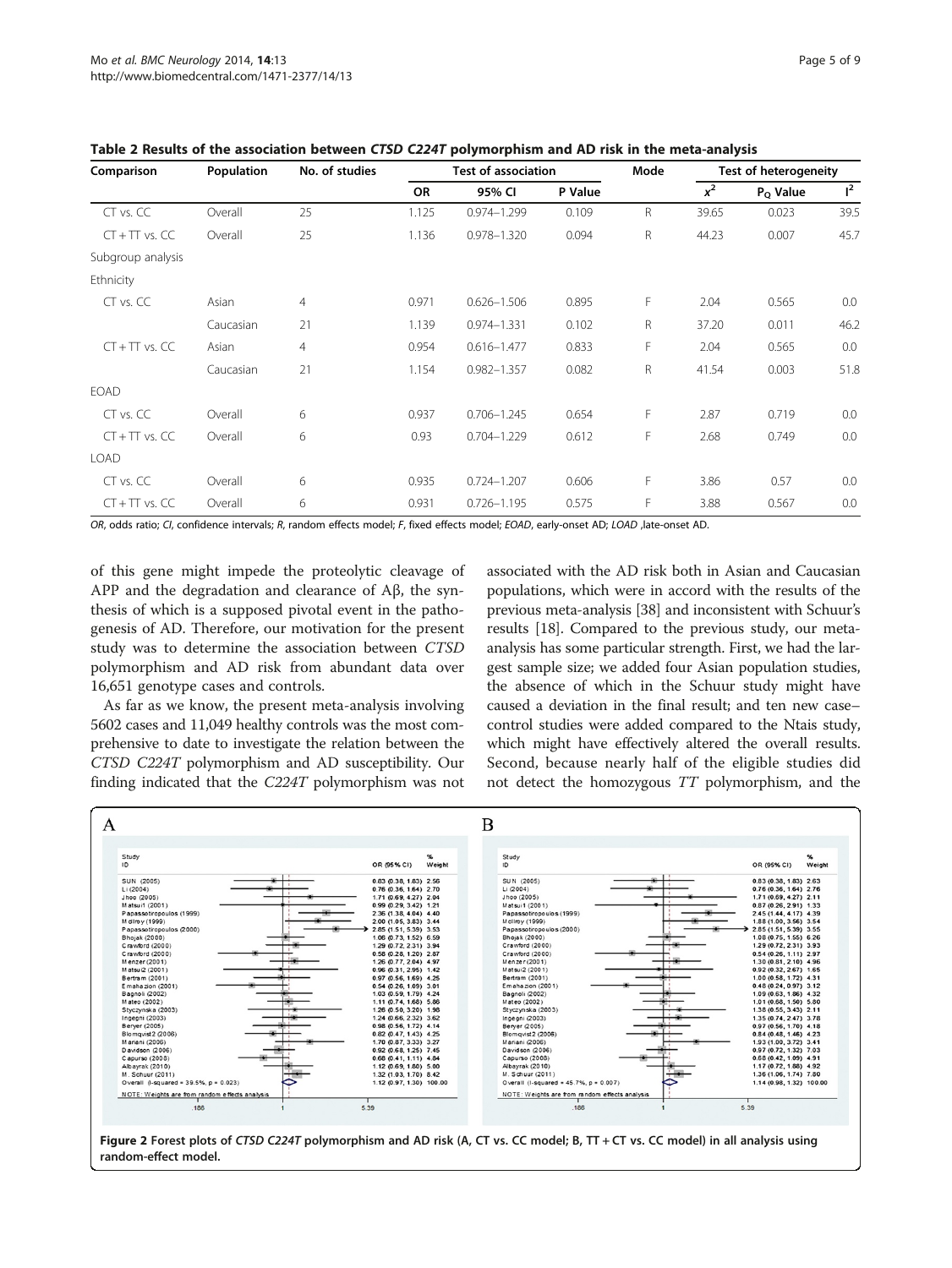| Comparison                  | Population | No. of studies | <b>Test of association</b> |                 |         | Mode | <b>Test of heterogeneity</b> |                 |       |
|-----------------------------|------------|----------------|----------------------------|-----------------|---------|------|------------------------------|-----------------|-------|
|                             |            |                | OR                         | 95% CI          | P Value |      | $x^2$                        | <b>PQ Value</b> | $1^2$ |
| APOE a noncarriers          |            |                |                            |                 |         |      |                              |                 |       |
| $CT + TT$ vs. $CC$          | Overall    | 10             | 1.139                      | 0.844-1.539     | 0.395   | R    | 19.28                        | 0.023           | 53.3  |
|                             | Asian      | 3              | 0.73                       | $0.390 - 1.365$ | 0.324   | F    | 5.81                         | 0.055           | 65.5  |
|                             | Caucasian  | 7              | 1.212                      | $0.998 - 1.472$ | 0.052   | F    | 11.86                        | 0.065           | 49.4  |
| APOE <sub>84</sub> carriers |            |                |                            |                 |         |      |                              |                 |       |
| $CT + TT$ vs. $CC$          | Overall    | 10             | 1.267                      | 0.979-1.641     | 0.072   | F    | 10.89                        | 0.283           | 17.4  |
|                             | Asian      | 3              | 1.273                      | $0.511 - 3.184$ | 0.604   | F    | 0.01                         | 0.995           | 0.0   |
| T carriers                  | Caucasian  | 7              | 1.267                      | $0.979 - 1.641$ | 0.085   | F    | 10.88                        | 0.092           | 44.9  |
| $APOEE4(+)$ vs. $APOEE4(-)$ | Overall    | 10             | 4.532                      | 2.755-7.455     | 0.000   | R    | 18.16                        | 0.033           | 50.4  |
|                             | Asian      | 3              | 7.913                      | 2.632-23.785    | 0.000   | F    | 0.20                         | 0.904           | 0.0   |
|                             | Caucasian  | 7              | 4.134                      | 2.338-7.310     | 0.000   | R    | 15.58                        | 0.016           | 61.5  |
| T noncarriers               |            |                |                            |                 |         |      |                              |                 |       |
| $APOEE4(+)$ vs. $APOEE4(-)$ | Overall    | 10             | 4.193                      | 3.096-5.679     | 0.000   | R    | 43.54                        | 0.000           | 79.3  |
|                             | Asian      | 3              | 4.217                      | 2.333-7.620     | 0.000   | R    | 6.88                         | 0.032           | 70.9  |
|                             | Caucasian  | 7              | 4.195                      | 2.888-6.093     | 0.000   | R    | 35.89                        | 0.000           | 83.3  |

<span id="page-5-0"></span>Table 3 Meta-analysis the association of CTSD C224T polymorphism with APOEε4 carrier in AD

OR, odds ratio; CI, confidence intervals; R, random effects model; F, fixed effects model.

proportion of TT was very small, as is usual in common polymorphisms, heterozygote might be responsible for the significant difference in frequency; therefore, we only compared the CT vs. CC and the dominant CT + TT vs. CC models. Lastly, no significant publication bias was observed in any of the studies analyzing by Egger's test and Begg's funnel plot. Thus, based on the above factors, the results of our meta-analysis were more reliable than those of previous studies.

Our results from the CT vs. CC and dominant CT + TT vs. CC comparison models suggested that no significant correlation was existed between the CTSD C224T polymorphism and AD risk. Given that the control genotypes of two case-control studies [[22,29\]](#page-7-0) were out of HWE, they might have contributed some bias to our summary OR. When we excluded those two studies, the summary OR was not effectively altered, showing that our result was reliable. A great degree of heterogeneity among studies was identified for CT vs. CC ( $x^2$  = 39.65,  $P_{\Omega} = 0.023$ ) and CT + TT vs. CC ( $x^2 = 44.23$ ,  $P_{\Omega} = 0.007$ ) in the overall populations. Several factors might contribute to the heterogeneity. First, AD is a complicated and multi-genetic disease. Second, clinical heterogeneity, such as gender, age of onset, and diagnosis criteria, were factors. The different studied populations, such as ethnicity, might also explain the discrepancy. In subgroup analysis stratified by ethnicity and age of onset, heterogeneity only existed in the Caucasian subgroup, indicating

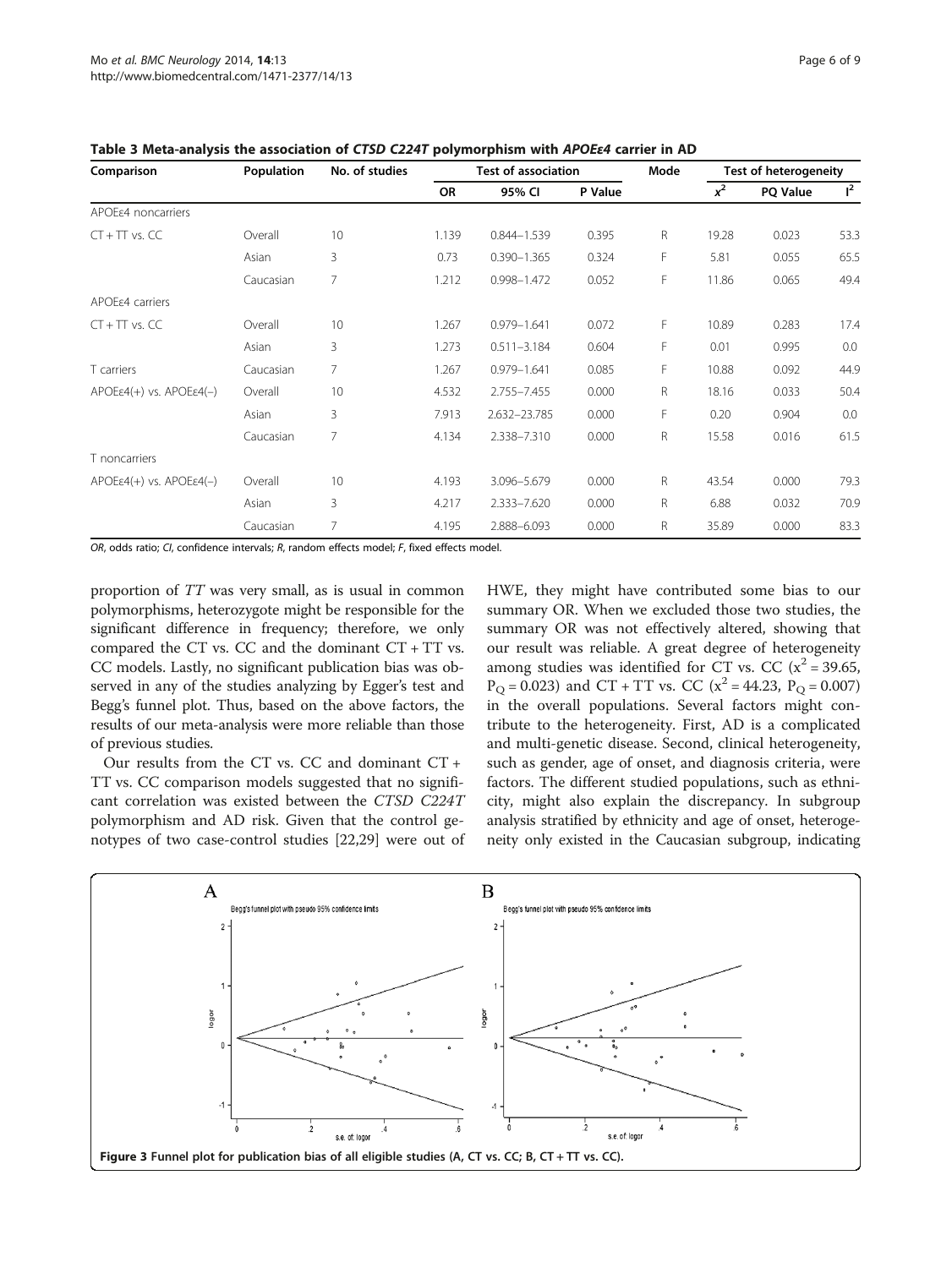<span id="page-6-0"></span>that age was the major contributor to the existence of all heterogeneity.

Considering the impact on the summary OR of different ethnicities, we further performed subgroup analysis based on ethnicity. Those results indicated no significant association between the CTSD C224T polymorphism and AD risk either in Asian or in Caucasian population, which was inconsistent with the previous meta-analysis [[18\]](#page-7-0). Similarly, the results did not change when the two studies that violated HWE [[22,29\]](#page-7-0) were excluded. The number of samples in the Asian subgroup was dramatically less than those in the Caucasian subgroup, which may weaken the conclusions. Our results also differed from the Schurr study after excluding the Mateo study in Caucasian population. While after excluding Albayrak [[39\]](#page-7-0) and Mateo [[33](#page-7-0)] study, a significant association was found in the dominant  $CT + TT$  vs.  $CC$  genetic model  $(OR = 1.201, 95\% CI = 1.004-1.436, P = 0.045)$ . The principal cause for the difference with our results was the inclusion of the Albayrak [[39](#page-7-0)] study. The Albayrak study reported that the CTSD C224T polymorphism increased AD risk in men only which might cause the false-negative result. As no study has clarified gender-specific differences regarding lysosomes or its components and the characteristic lesions in AD, therefore, future study with larger samples to investigate the gender-specific is necessary. When stratified by age of onset, we found no significant differences both in EOAD and LOAD subsets. Possible explanations for these findings might be the small sample sizes for analysis; the same control source, without strict age matching, and missing age information in some studies. Given these factors may affect the statistical power. Further research is required to assess the gene effects and validate our findings.

To evaluate the interaction of CTSD polymorphism and APOEε4 allele on AD, ten studies which provided genotype distribution data of APOEε4 status were chosen for further study, and of which only four showed evidence of an association [\[14,15,20,25](#page-7-0)]. The results of our study showed non-significant relation between the C224T polymorphism and AD risk in APOEε4 carriers and non-carriers. The association of CTSD T allele with AD risk between APOEε4 carriers and non-carriers in Caucasians was quite similar, contrary to the Schuur result. Due to the lack of an Asian population in the Schuur study, sample size and ethnicity might have contributed to some bias in the final result. While the ORs of  $APOE\epsilon4$  were greater in the T allele carriers group than the subjects without the  $T$  allele. Because of the extensive overlap in two effect sizes and the remarkably small group of subjects who carry both the APOEε4 and CTSD T alleles, the association between the CTSD T and APOEε4 alleles should be interpreted cautiously.

There were some limitations that merit attention. First, some of the eligible studies lacked sufficient information for detailed and deep analysis. In some studies, the controls were not uniformly defined as matched by age and gender; and it may lead to some negative correlation. Second, we mainly focused on the C224T polymorphism, discounted the potential linkage disequilibrium with another mutation of this gene, and ignored the interactions between gene and gene or gene and environment. Third, the data of our metaanalysis was unadjusted; the suspected factors could be analysed, such as, gender, diet, lifestyle habit, and environmental factors. Fourth, we included the English or Chinese publications only; the lack of unpublished data and data published in other languages might contribute some bias. There were only four articles in the Asian subgroup, with small sample size, which may cause low statistical power.

#### Conclusions

The finding of our present study revealed that the CTSD C224T polymorphism was not associated with AD risk both in the overall populations and the subgroups stratified by ethnicity and age of onset. In addition, we found no statistically significant differences between the CTSD C224T genotypes and AD stratified by APOEε4 allele status. Our data did not suggest that the CTSD C224T polymorphism was a possible susceptibility factor for AD. Future studies will require much larger sample sizes and will need to analyse the impact of this polymorphism in other populations.

#### Abbreviations

AD: Alzheimer's disease; CTSD: Cathepsin D; APOE: Apollipoprotein E; EOAD: Early-onset AD; LOAD: Late-onset AD.

#### Competing interests

All authors state no conflict of interest.

#### Authors' contributions

CM, QL, XQ, SL originally designed the study, collected the literature data and drafted the manuscript. JS, JW, YD performed data extraction and statistical analysis. LX, TL, YH executed literature search and checked the results. All authors have read and agreed with the final manuscript.

#### Received: 24 August 2013 Accepted: 27 November 2013 Published: 15 January 2014

#### References

- 1. Caracciolo B, Palmer K, Monastero R, Winblad B, Backman L, Fratiglioni L: Occurrence of cognitive impairment and dementia in the community: a 9-year-long prospective study. Neurology 2008, 70(19 Pt 2):1778–1785.
- 2. Gao S, Hendrie HC, Hall KS, Hui S: The relationships between age, sex, and the incidence of dementia and Alzheimer disease: a meta-analysis. Arch Gen Psychiatry 1998, 55(9):809–815.
- 3. Launer LJ, Andersen K, Dewey ME, Letenneur L, Ott A, Amaducci LA, Brayne C, Copeland JR, Dartigues JF, Kragh-Sorensen P, et al: Rates and risk factors for dementia and Alzheimer's disease: results from EURODEM pooled analyses. EURODEM Incidence Research Group and Work Groups. European Studies of Dementia. Neurology 1999, 52(1):78–84.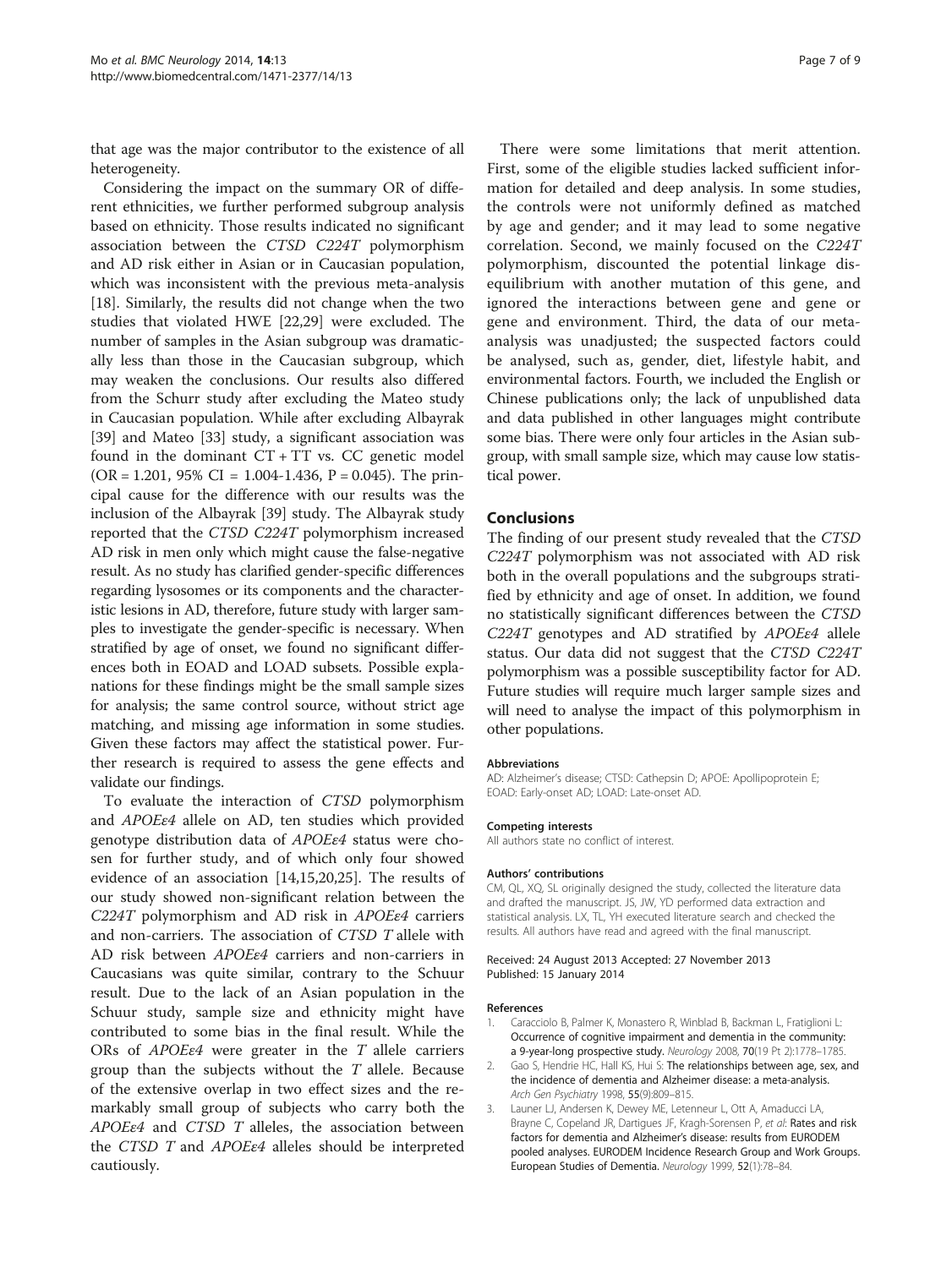- <span id="page-7-0"></span>4. Campion D, Dumanchin C, Hannequin D, Dubois B, Belliard S, Puel M, Thomas-Anterion C, Michon A, Martin C, Charbonnier F, et al: Early-onset autosomal dominant Alzheimer disease: prevalence, genetic heterogeneity, and mutation spectrum. Am J Hum Genet 1999, 65(3):664–670.
- 5. Rocca WA, Hofman A, Brayne C, Breteler MM, Clarke M, Copeland JR, Dartigues JF, Engedal K, Hagnell O, Heeren TJ, et al: Frequency and distribution of Alzheimer's disease in Europe: a collaborative study of 1980-1990 prevalence findings. The EURODEM-Prevalence Research Group. Ann Neurol 1991, 30(3):381–390.
- 6. Li Y, Grupe A, Rowland C, Nowotny P, Kauwe JS, Smemo S, Hinrichs A, Tacey K, Toombs TA, Kwok S, et al: DAPK1 variants are associated with Alzheimer's disease and allele-specific expression. Hum Mol Genet 2006, 15(17):2560–2568.
- 7. Reitz C, Jun G, Naj A, Rajbhandary R, Vardarajan BN, Wang LS, Valladares O, Lin CF, Larson EB, Graff-Radford NR, et al: Variants in the ATP-binding cassette transporter (ABCA7), apolipoprotein E 4, and the risk of late-onset Alzheimer disease in African Americans. JAMA 2013, 309(14):1483–1492.
- Coon KD, Myers AJ, Craig DW, Webster JA, Pearson JV, Lince DH, Zismann VL, Beach TG, Leung D, Bryden L, et al: A high-density whole-genome association study reveals that APOE is the major susceptibility gene for sporadic late-onset Alzheimer's disease. J Clin Psychiatry 2007, 68(4):613–618.
- 9. Carrasquillo MM, Belbin O, Hunter TA, Ma L, Bisceglio GD, Zou F, Crook JE, Pankratz VS, Sando SB, Aasly JO, et al: Replication of BIN1 association with Alzheimer's disease and evaluation of genetic interactions. J Alzheimers Dis 2011, 24(4):751–758.
- 10. Sadik G, Kaji H, Takeda K, Yamagata F, Kameoka Y, Hashimoto K, Miyanaga K, Shinoda T: In vitro processing of amyloid precursor protein by cathepsin D. Int J Biochem Cell Biol 1999, 31(11):1327–1337.
- 11. Wischik CM, Novak M, Thogersen HC, Edwards PC, Runswick MJ, Jakes R, Walker JE, Milstein C, Roth M, Klug A: Isolation of a fragment of tau derived from the core of the paired helical filament of Alzheimer disease. Proc Natl Acad Sci USA 1988, 85(12):4506–4510.
- 12. Touitou I, Capony F, Brouillet JP, Rochefort H: Missense polymorphism (C/T224) in the human cathepsin D pro-fragment determined by polymerase chain reaction–single strand conformational polymorphism analysis and possible consequences in cancer cells. Eur J Cancer 1994, 30A(3):390–394.
- 13. Payton A, Holland F, Diggle P, Rabbitt P, Horan M, Davidson Y, Gibbons L, Worthington J, Ollier WE, Pendleton N: Cathepsin D exon 2 polymorphism associated with general intelligence in a healthy older population. Mol Psychiatry 2003, 8(1):14–18.
- 14. Papassotiropoulos A, Bagli M, Feder O, Jessen F, Maier W, Rao ML, Ludwig M, Schwab SG, Heun R: Genetic polymorphism of cathepsin D is strongly associated with the risk for developing sporadic Alzheimer's disease. Neurosci Lett 1999, 262(3):171–174.
- 15. Papassotiropoulos A, Bagli M, Kurz A, Kornhuber J, Forstl H, Maier W, Pauls J, Lautenschlager N, Heun R: A genetic variation of cathepsin D is a major risk factor for Alzheimer's disease. Ann Neurol 2000, 47(3):399–403.
- 16. Beyer K, Lao Jl, Latorre P, Ariza A: Age at onset: an essential variable for the definition of genetic risk factors for sporadic Alzheimer's disease. Ann N Y Acad Sci 2005, 1057:260–278.
- 17. Mariani E, Seripa D, Ingegni T, Nocentini G, Mangialasche F, Ercolani S, Cherubini A, Metastasio A, Pilotto A, Senin U, et al: Interaction of CTSD and A2M polymorphisms in the risk for Alzheimer's disease. J Neurol Sci 2006, 247(2):187–191.
- 18. Schuur M, Ikram MA, van Swieten JC, Isaacs A, Vergeer-Drop JM, Hofman A, Oostra BA, Breteler MM, van Duijn CM: Cathepsin D gene and the risk of Alzheimer's disease: a population-based study and meta-analysis. Neurobiol Aging 2011, 32(9):1607–1614.
- 19. Sun Y, Shi JJ, Zhang SZ, Tang MN, Han HY, Guo YB, Ma C, Liu XH, Li T: [The C224T polymorphism in the cathepsin D gene is not associated with sporadic Alzheimer's disease in Chinese]. Yi Chuan 2005, 27(2):190–194.
- 20. Li XQ, Chen D, Zhang ZX, Qu QM, Zhang JW: Association between cathepsin D polymorphism and Alzheimer's disease in a Chinese Han population. Dement Geriatr Cogn Disord 2004, 18(2):115–119.
- 21. Jhoo JH, Park WY, Kim KW, Lee KH, Lee DY, Youn JC, Choo IH, Seo JS, Woo JI: Lack of association of cathepsin D genetic polymorphism with Alzheimer's disease in Koreans. Arch Gerontol Geriatr 2005, 41(2):121–127.
- 22. Matsui T, Morikawa Y, Tojo M, Okamura N, Maruyama M, Hirai H, Chiba H, Matsushita S, Higuchi S, Arai H, et al: Cathepsin D polymorphism not

associated with Alzheimer's disease in Japanese. Ann Neurol 2001, 49(4):544–545.

- 23. McIlroy SP, Dynan KB, McGleenon BM, Lawson JT, Passmore AP: Cathepsin D gene exon 2 polymorphism and sporadic Alzheimer's disease. Neurosci Lett 1999, 273(2):140–141.
- 24. Bhojak TJ, DeKosky ST, Ganguli M, Kamboh MI: Genetic polymorphisms in the cathespin D and interleukin-6 genes and the risk of Alzheimer's disease. Neurosci Lett 2000, 288(1):21–24.
- 25. Menzer G, Muller-Thomsen T, Meins W, Alberici A, Binetti G, Hock C, Nitsch RM, Stoppe G, Reiss J, Finckh U: Non-replication of association between cathepsin D genotype and late onset Alzheimer disease. Am J Med Genet 2001, 105(2):179–182.
- 26. Bertram L, Guenette S, Jones J, Keeney D, Mullin K, Crystal A, Basu S, Yhu S, Deng A, Rebeck GW, et al: No evidence for genetic association or linkage of the cathepsin D (CTSD) exon 2 polymorphism and Alzheimer disease. Ann Neurol 2001, 49(1):114–116.
- 27. Emahazion T, Feuk L, Jobs M, Sawyer SL, Fredman D, St Clair D, Prince JA, Brookes AJ: SNP association studies in Alzheimer's disease highlight problems for complex disease analysis. Trends Genet 2001, 17(7):407-413.
- 28. Bagnoli S, Nacmias B, Tedde A, Guarnieri BM, Cellini E, Ciantelli M, Petruzzi C, Bartoli A, Ortenzi L, Serio A, et al: Cathepsin D polymorphism in Italian sporadic and familial Alzheimer's disease. Neurosci Lett 2002, 328(3):273–276.
- 29. Mateo I, Sanchez-Guerra M, Combarros O, Llorca J, Infante J, Gonzalez-Garcia J, del Molino JP, Berciano J: Lack of association between cathepsin D genetic polymorphism and Alzheimer disease in a Spanish sample. Am J Med Genet 2002, 114(1):31–33.
- 30. Styczynska M, Religa D, Pfeffer A, Luczywek E, Wasiak B, Styczynski G, Peplonska B, Gabryelewicz T, Golebiowski M, Kobrys M, et al: Simultaneous analysis of five genetic risk factors in Polish patients with Alzheimer's disease. Neurosci Lett 2003, 344(2):99–102.
- 31. Ingegni T, Nocentini G, Mariani E, Spazzafumo L, Polidori MC, Cherubini A, Catani M, Cadini D, Senin U, Mecocci P: Cathepsin D polymorphism in Italian elderly subjects with sporadic late-onset Alzheimer's disease. Dement Geriatr Cogn Disord 2003, 16(3):151–155.
- 32. Blomqvist ME, Reynolds C, Katzov H, Feuk L, Andreasen N, Bogdanovic N, Blennow K, Brookes AJ, Prince JA: Towards compendia of negative genetic association studies: an example for Alzheimer disease. Hum Genet 2006, 119(1–2):29–37.
- 33. Davidson Y, Gibbons L, Pritchard A, Hardicre J, Wren J, Tian J, Shi J, Stopford C, Julien C, Thompson J, et al: Genetic associations between cathepsin D exon 2 C–> T polymorphism and Alzheimer's disease, and pathological correlations with genotype. J Neurol Neurosurg Psychiatry 2006, 77(4):515–517.
- 34. Capurso C, Solfrizzi V, D'Introno A, Colacicco AM, Capurso SA, Bifaro L, Menga R, Santamato A, Seripa D, Pilotto A, et al: Short arm of chromosome 11 and sporadic Alzheimer's disease: catalase and cathepsin D gene polymorphisms. Neurosci Lett 2008, 432(3):237–242.
- 35. Albayrak O, Tirniceriu A, Riemenschneider M, Kurz A, Scherag A, Egensperger R: The cathepsin D (224C/T) polymorphism confers an increased risk to develop Alzheimer's disease in men. J Gerontol A Biol Sci Med Sci 2010, 65(3):219–224.
- 36. Crawford FC, Freeman MJ, Schinka J, Abdullah LI, Richards D, Sevush S, Duara R, Mullan MJ: The genetic association between Cathepsin D and Alzheimer's disease. Neurosci Lett 2000, 289(1):61–65.
- 37. Bertram L, McQueen MB, Mullin K, Blacker D, Tanzi RE: Systematic meta-analyses of Alzheimer disease genetic association studies: the AlzGene database. Nat Genet 2007, 39(1):17–23.
- 38. Ntais C, Polycarpou A, Ioannidis JP: Meta-analysis of the association of the cathepsin D Ala224Val gene polymorphism with the risk of Alzheimer's disease: a HuGE gene-disease association review. Am J Epidemiol 2004, 159(6):527–536.
- 39. Papassotiropoulos A, Lewis HD, Bagli M, Jessen F, Ptok U, Schulte A, Shearman MS, Heun R: Cerebrospinal fluid levels of beta-amyloid(42) in patients with Alzheimer's disease are related to the exon 2 polymorphism of the cathepsin D gene. Neuroreport 2002, 13(10):1291–1294.
- 40. Corder EH, Huang R, Cathcart HM, Lanham IS, Parker GR, Cheng D, Smith S, Poduslo SE: Membership in genetic groups predicts Alzheimer disease. Rejuvenation Res 2006, 9(1):89–93.
- 41. Papassotiropoulos A, Bagli M, Jessen F, Maier W, Forstl H, Kurz A, Heun R: Interaction of two genes possibly involved in the regulation of the